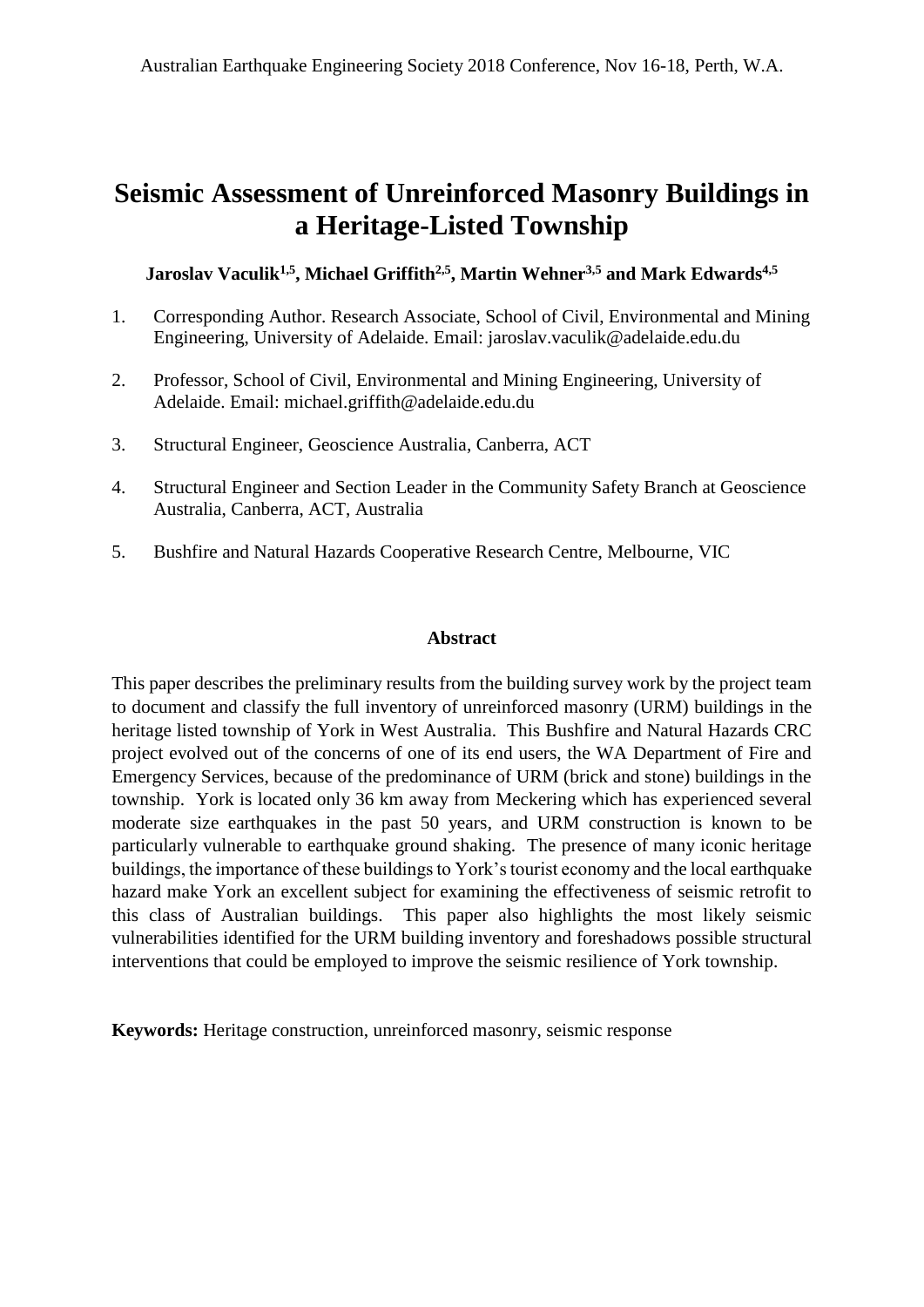#### **INTRODUCTION**

The earthquake research cluster working under the umbrella of the Bushfire and Natural Hazards Cooperative Research Centre (BNH CRC) involves staff from Geoscience Australia, Swinburne University of Technology and the Universities of Melbourne and Adelaide. The earthquake research cluster has focussed on what are perceived to be the most seismically vulnerable forms of construction – unreinforced brick and/or stone masonry (URM) and low ductility reinforced concrete (LDRC) buildings. The cluster is working towards an improved assessment methodology that can give reliable estimates of cost and benefit for a range of earthquake magnitude and seismic strengthening scenarios. The ultimate aim is to develop a "Cost-effective mitigation strategy for building related earthquake risk" which can inform decision makers on the mitigation of the risk posed by the most vulnerable forms of Australian buildings. Towards that end, the earthquake project team is working with two of our 'End Users'—Western Australia's Department of Fire and Emergency Services (DFES) and the York Shire Council—to use York as a case study for a regional township to assist us developing a practical and robust assessment methodology.

This paper will highlight, in the first instance, the generic building typologies identified during the course of the building survey work followed by examples of the most common building damage patterns observed in URM buildings in previous earthquakes. Here we will use examples of damage seen in URM buildings in Christchurch as well as seismic retrofit solutions that were successful during the September 2010 earthquake.

#### **SURVEYS UNDERTAKEN AS PART OF THE PROJECT**

Surveys were undertaken to capture the three types of exposure information—buildings, business, and population—as the remainder of this paper will discuss in greater detail:

- **Buildings:** For the purposes of the project the detailed exposure information is required at the resolution of individual buildings. A feature of Australian URM buildings, mostly built prior to WW2, is a variety of architectural forms. Architectural features such as chimneys, parapets, storey heights and construction materials all affect a building's vulnerability to earthquake and hence its repair cost in the event of earthquake damage. Further, the presence and form of such features will influence the type and necessity of earthquake upgrade works appropriate for an individual building.
- **Businesses:** Knowledge of the nature of businesses in York is also required so that estimates of earthquake impact on them, including direct loss due to damaged premises, loss of custom and loss of staff, could be made.
- **Population:** Additionally, some knowledge of the distribution of the exposed human population with time is desired so that estimates of injuries from earthquake events could be made.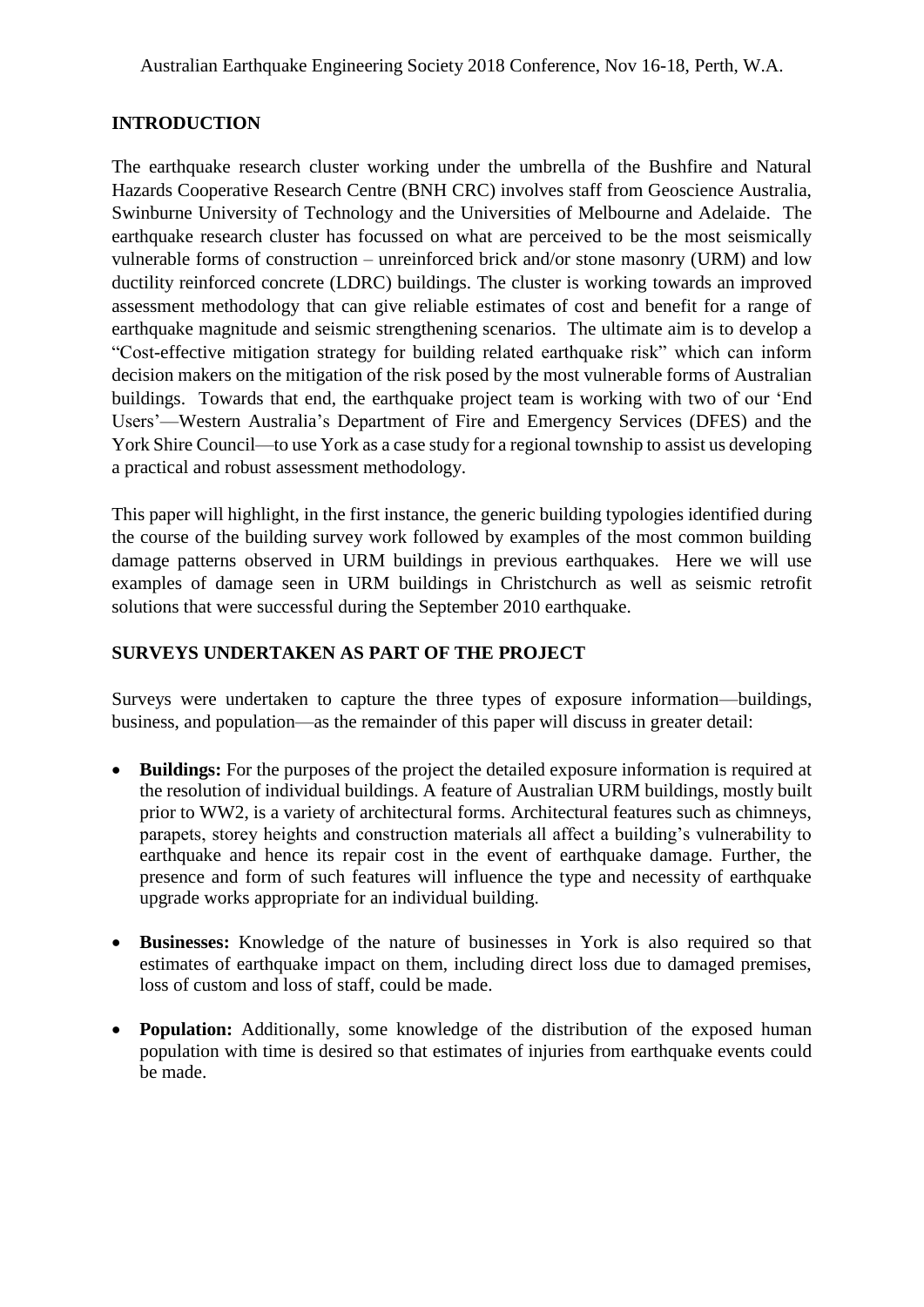# **Buildings Survey**

The capture and collation of building exposure information for the buildings in York presented the largest task for the project. Two levels of information were required:

- 1. Collection of a range of attributes for all buildings in York, and
- 2. Collection of more detailed information for the URM buildings in York.

To achieve this aim, a two stage building survey was designed. Firstly, a coarse survey of all York buildings using GA's Rapid Inventory Collection System (RICS) (Geoscience Australia, 2011) with subsequent interrogation of the captured images, aerial imagery and internet resources using GA's in-house Field Data Analysis Tool (FiDAT) software (Geoscience Australia, 2013) was completed. This survey captured 38 attributes for each building (Corby et al, 2018).

The main information captured by the survey included:

- Classification of building type as either 'house' (typically residential), 'hall' (buildings with open internal space, e.g. churches), 'industrial/warehouse', or 'other' (capturing most normal buildings such as pubs, hotels and retail);
- Classification as either residential, commercial or industrial;
- Building usage;
- Building plan dimensions, number of storeys and storey heights;
- Roof shape;
- Presence/detail on chimneys;
- Presence/detail on awnings and verandas;
- Presence/detail on parapets;
- Presence/detail on existing retrofit;
- Masonry wall material and bond pattern;
- Separation with respect to adjacent buildings; and
- Presence of neighbour falling hazards.

Secondly, a follow-up door-to-door foot survey was undertaken to capture those exposure attributes for non-residential URM buildings that could not be determined during the RICS survey.

The RICS survey captured building attributes for 1463 buildings in York. Of the surveyed buildings, 307 buildings were identified as URM buildings of interest to the project which are shown in Figure 1.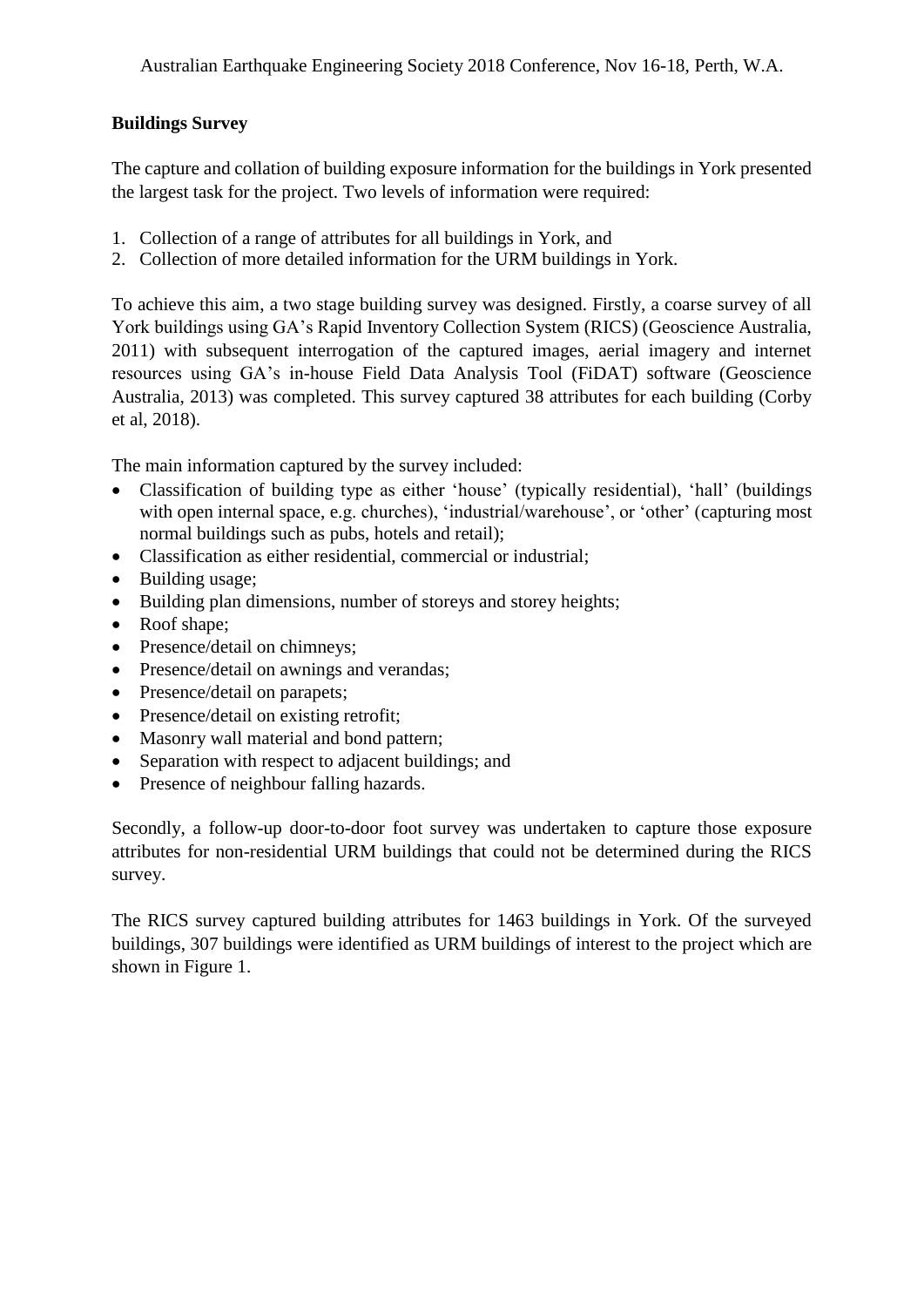

Figure 1: York URM buildings identified by survey.

#### **Business Survey**

Face-to-face interviews were conducted with York businesses to gather information on business type, structure, age, trading times, business size based on number of employees, value of assets and liabilities, business income and expenditure.

# **Population Survey**

In a streetscape dominated by low-rise URM buildings, during an earthquake many casualties may potentially arise from people in the street being impacted by falling masonry (Brower, 2017). In order to have some understanding of the distribution of people in Avon Terrace (the main street of York), time-of-day photographs of the main streetscape were taken at midmorning, midday and evening times during the course of one normal business day. Counting of cars and pedestrians in each photograph enables the population in the street to be estimated.

Generalised findings of the buildings survey will now be discussed. Note that the outcomes of the business and population surveys is beyond the scope of this paper; however, further detail in relation to these aspects of the project are provided in Edwards (2018).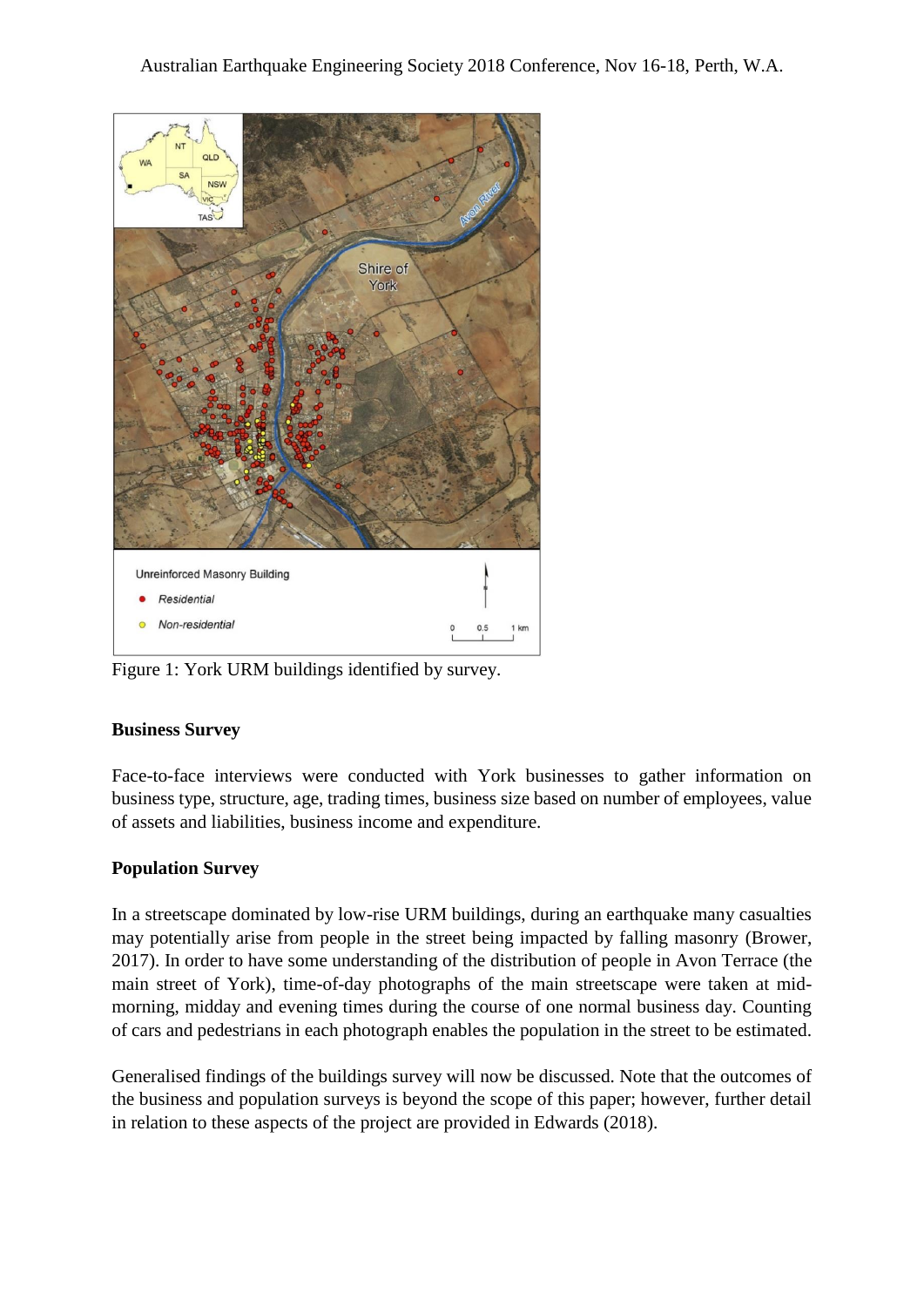#### **GENERIC BUILDING TYPOLOGIES**

On the  $9<sup>th</sup>$  of August a workshop was held in York with local government, heritage, insurance industry and DFES representatives to discuss the survey results and decide on the most appropriate generic building typologies for the project team to use in its development of assessment methodology and seismic strengthening options. The discussion converged on five typology classifications, as identified through the buildings survey: 1 storey isolated, 1 storey row, 2 storey isolated, 2 storey row, and 2 storey corner buildings. With the exception of several unique buildings such as churches, The Mill and the Town Hall, almost all of York's URM buildings fall into one of these classes. Examples of these typologies are shown in Table 1. In column 3 of this table, the elements in the buildings that are identified to be seismically vulnerable are also identified.

Table 1: Generic building typologies for York, WA URM buildings (photos courtesy of Geoscience Australia).

| <b>Type</b>                                                      | <b>Example photo</b>                             | <b>Typical vulnerabilities</b>                                                                                                             |
|------------------------------------------------------------------|--------------------------------------------------|--------------------------------------------------------------------------------------------------------------------------------------------|
| $House -$<br>1 storey<br>isolated<br>building                    |                                                  | Chimney; out-of-plane<br>(OOP) failure gable walls                                                                                         |
| $Pub-2$<br>storey<br>corner<br>building                          | 11112117<br><b>Littleti</b><br><b>1111 11111</b> | Parapets; chimneys; outward<br>OOP failure of external leaf<br>of cavity wall; collapse of<br>these elements through<br>awning and balcony |
| Single<br>storey<br>commercial<br>$-1$ storey<br>row<br>building | <b>RESPECTABLE COUPLES</b>                       | Parapet, possible failure<br>through awning                                                                                                |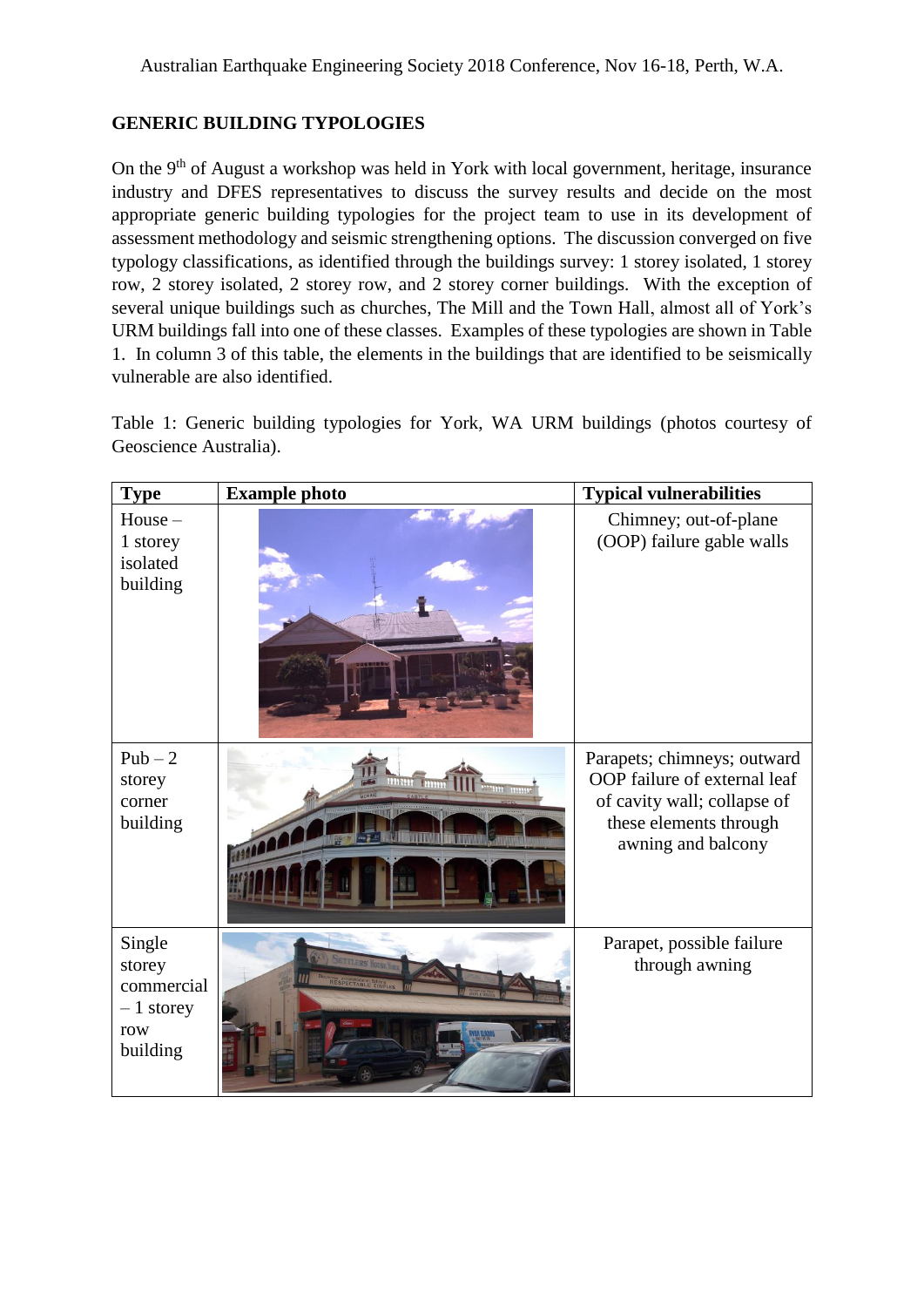| Two storey<br>commercial<br>$-$ row<br>building       |                   | Parapet; OOP failure of<br>upper storey wall  |
|-------------------------------------------------------|-------------------|-----------------------------------------------|
| Two storey<br>institutional<br>- isolated<br>building |                   | Chimneys; OOP failure of<br>upper storey wall |
| Two storey<br>$Bank -$<br>isolated<br>building        | <b>Bisterreer</b> | Parapets; chimneys; OOP<br>wall failure       |

# **TYPICAL SEISMIC VULNERABILITIES AND EXAMPLES OF SUCCESSFUL RETROFIT**

*Chimneys:* According to the survey, 141 URM buildings have one chimney, 117 have 2 chimneys, 45 have 3 chimneys, 16 have 4 chimneys, 3 have 5 chimneys, one has 6 and two have 7 chimneys. That is a large number of chimneys, however, the good news is that only 60 of them are 'slender' chimneys. The bad news is that chimneys with a height-to-thickness ratio of 3 or more may be liable to failure for earthquake ground motions with peak ground accelerations as low as 0.1g. The rest are relatively short in height and so less vulnerable to failure than the taller slender chimneys. Figure 2 shows an example of a successful chimney retrofit that survived the M<sub>W</sub>7.1 September 2010 earthquake in Christchurch.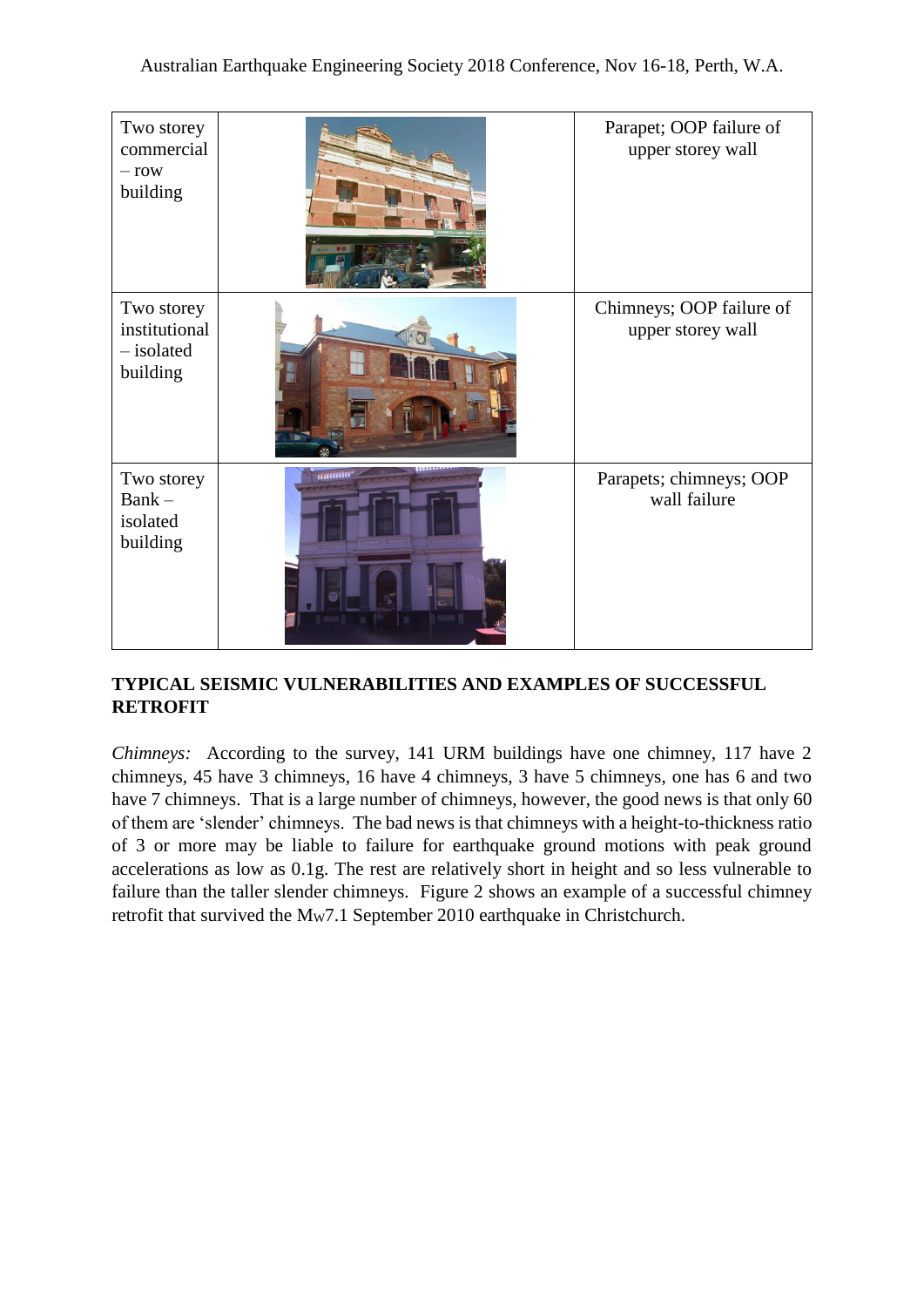

Figure 2: Successful chimney retrofit survived the  $M<sub>W</sub>$ 7.1 September 2010 earthquake.

*Gable end walls:* There were not many gable walls observed in commercial premises on the main street of York, Avon Terrace, but many pitched roof houses have gable walls. If not well tied back to the roof structure, they can be highly vulnerable to outwards bending failures. See Figure 3 for photos of secured and unsecured gable walls in Christchurch.



(a) Gable wall ties to roof structure (b) Unsecured gable wall failure Figure 3: Gable end walls after MW7.1 September 2010 earthquake.

*Parapets:* Many commercial buildings on Avon Terrace have parapets. Some have existing retrofit in the form of cable ties connected back to the roof structure, but in most instances the ties are connected to the parapet only at a single point (refer Figure 4). Experience around Christchurch, and Newcastle, has shown that this manner of connection will be unsuccessful due to punching shear failure in the masonry around the connection point. More frequent, closely spaced ties are required to reduce the force imposed on the connection and keep it within the capacity of the masonry (see Figure 5).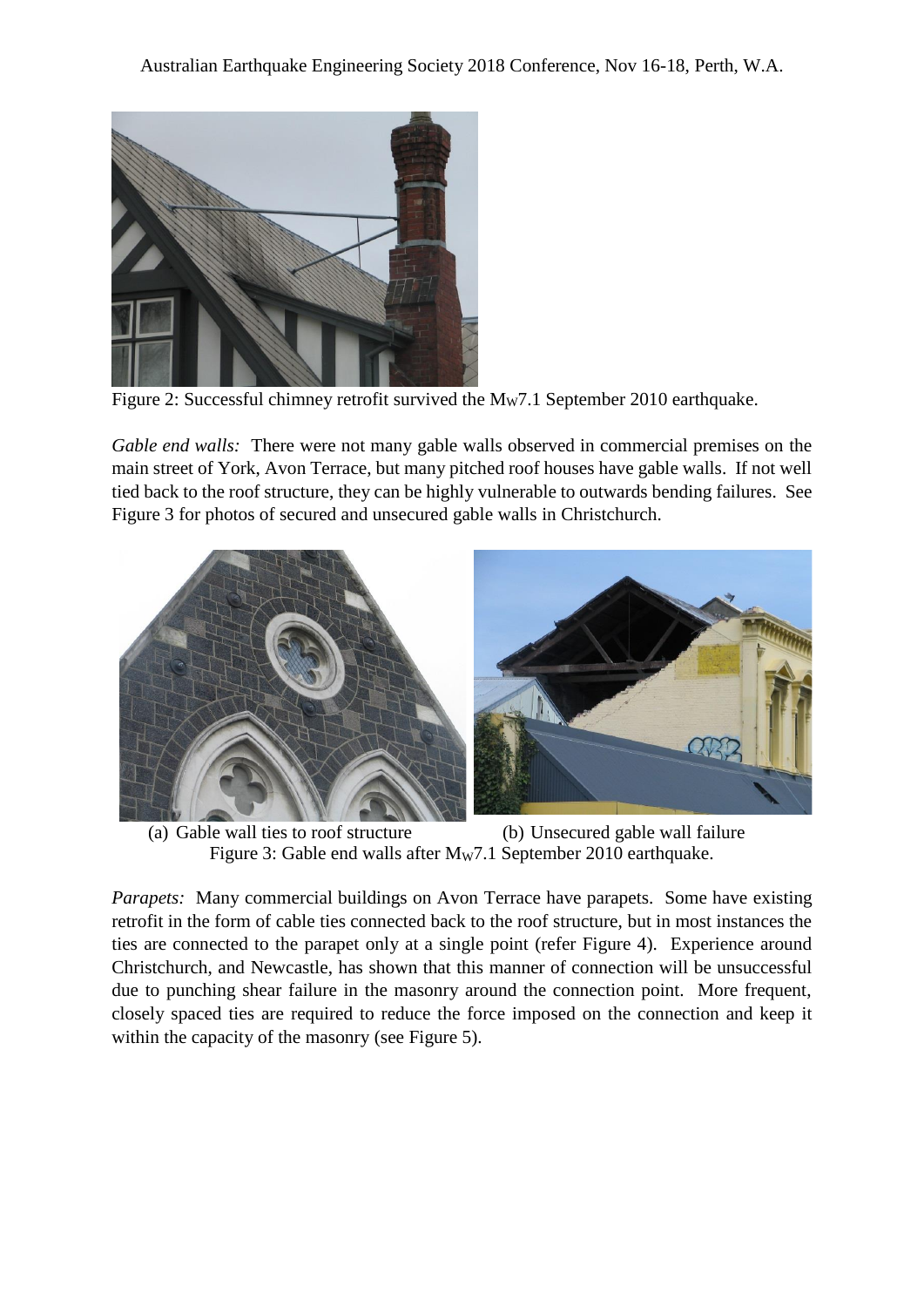![](_page_7_Picture_1.jpeg)

![](_page_7_Picture_2.jpeg)

(a) Parapet front view (b) Rear view, note point connection for parapet restraint Figure 4: Collins Building, Avon Terrace, York.

![](_page_7_Picture_5.jpeg)

![](_page_7_Picture_6.jpeg)

(a) Parapet with ties at  $\sim 1.5$ m spacing (b) Parapet with no ties back to roof Figure 5: Parapets after M<sub>W</sub>7.1 September 2010 earthquake.

*Walls:* The external walls in URM buildings are particularly vulnerable to out-of-plane bending failure. Where brick cavity walls are in use, the external leaf of masonry can easily fall outwards if wall ties are absent or badly corroded as is common in coastal locations. This failure mode can be prevented by the use of wall ties that anchor the wall to the floor diaphragm at each level of the building and the roof diaphragm at the top as shown by Figure 6(a) where a heritage listed 2-storey URM building withstood all the earthquakes in Christchurch with no obvious damage. The building in Figure 6(b) had no wall ties and once the parapet commenced to fall outwards from the top the rest of the front wall went along with it, falling through the awning and crushing the taxi which was parked in front of the building.